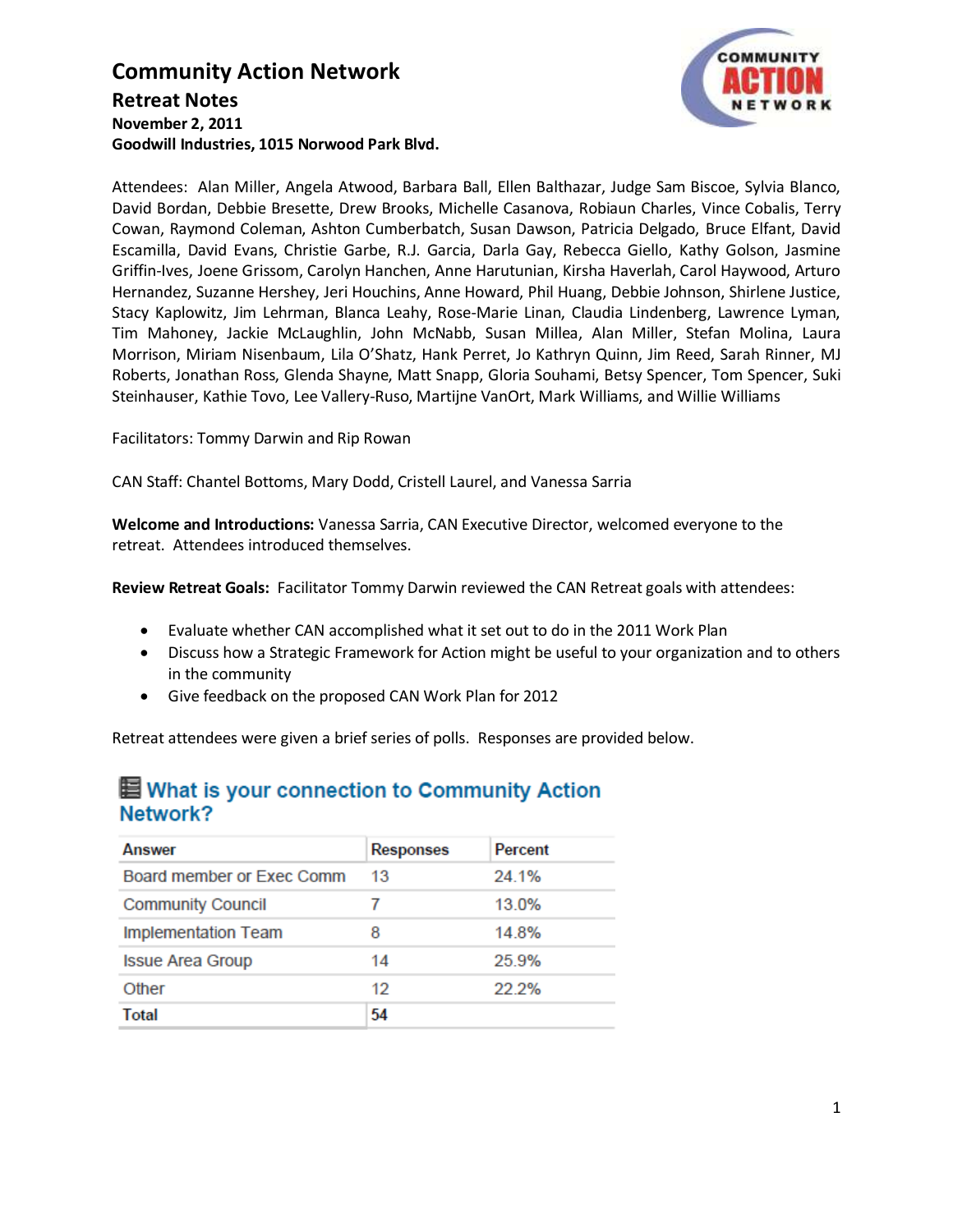# **E** What is CAN's role in the community?

| <b>Answer</b>    | <b>Responses</b> | Percent | Correct?      |
|------------------|------------------|---------|---------------|
| Convener         |                  | 7.5%    |               |
| Connector        | 6                | 11.3%   |               |
| <b>Informer</b>  |                  | 1.9%    |               |
| All of the above | 42               | 79.2%   | $\mathcal{L}$ |
| <b>Total</b>     | 53               |         |               |

## **E** Which of these do you use to stay connected -CAN meetings, www.caction.org, the Community Dashboard, CANews, twitter?

| Answer       | <b>Responses</b> | Percent |
|--------------|------------------|---------|
| All of them  | 10               | 18.9%   |
| Most of them | 11               | 20.8%   |
| Some of them | 29               | 54.7%   |
| None of them | 3                | 5.7%    |
| Total        | 53               |         |

### Has your participation in the CAN network enhanced awareness of issues?

| Answer            | <b>Responses</b> | Percent |
|-------------------|------------------|---------|
| To a great extent | 27               | 51.9%   |
| To some extent    | 22               | 42.3%   |
| Not at all        | з                | 5.8%    |
| <b>Total</b>      | 52               |         |

**Overview of CAN and 2011 Work Plan Accomplishments:** Sarah Eckhart, Chair of the CAN Board, presented. Community Action Network is a collaboration of agencies, organizations and individuals who work together to promote equity and opportunity. There are currently 17 CAN partners. The 2011 Work Plan included the following initiatives:

- **Community Dashboard:** Included an updated report, setting goals and targets for indicators, providing drill-down analysis o[n www.cancommunitydashboard.org,](http://www.cancommunitydashboard.org/) and developing a communications plan.
- **Connect Families to Resources:** Explored models for better connecting people to resources, promoted Community Resources 101 trainings, and convened an exploratory group to discuss the creation of an adult Community Resources Coordinating Group.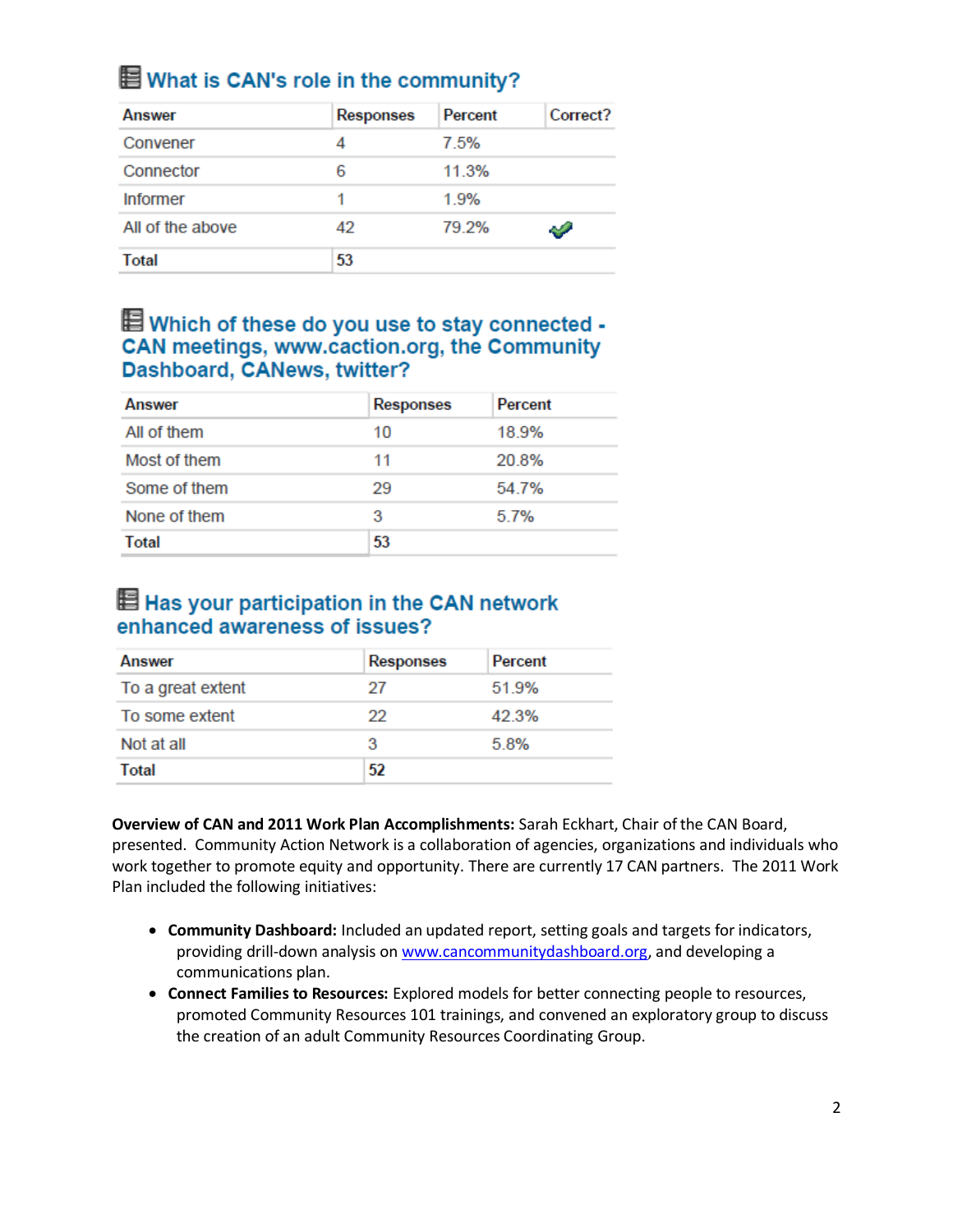- **Demographics and Inequities:** Convened a regional group of mappers and planners to identify critical community themes in data and maps and began working to plan a forum for the Spring of 2011 to highlight the work of mappers and planners.
- **Monitor Local Impact of State Budget Cuts:** Collected information on the local impact of state budget cuts, shared information on the local impacts with the Travis County legislative delegation and on the CAN website.
- **Collaborative Action:** CAN Partners are working on the Pathways to Prosperity initiative to enhance work opportunities for people who are low-income, CAN is convening a group of housing stakeholders to promote housing planning across the continuum, and CAN is developing a Strategic Framework for Action.

Retreat attendees were polled regarding the 2011 workplan.

### Did we accomplish what we set out to do in 2011?

| <b>Answer</b> | <b>Responses</b> | <b>Percent</b> |
|---------------|------------------|----------------|
| Yes we did!   | 12               | 23.1%          |
| Most of it    | 24               | 46.2%          |
| Some of it    | 16               | 30.8%          |
| None of it    | O                | $0.0\%$        |
| Total         | 52               |                |

### Has your participation strengthened partnerships or opportunities to collaborate?

| <b>Answer</b>     | <b>Responses</b> | Percent |
|-------------------|------------------|---------|
| To a great extent | 16               | 29.1%   |
| To some extent    | 36               | 65.5%   |
| Not at all        | 3                | 5.5%    |
| <b>Total</b>      | 55               |         |

目 Has participation in the CAN network helped your orgnization maximize its resources and/or impact in the community?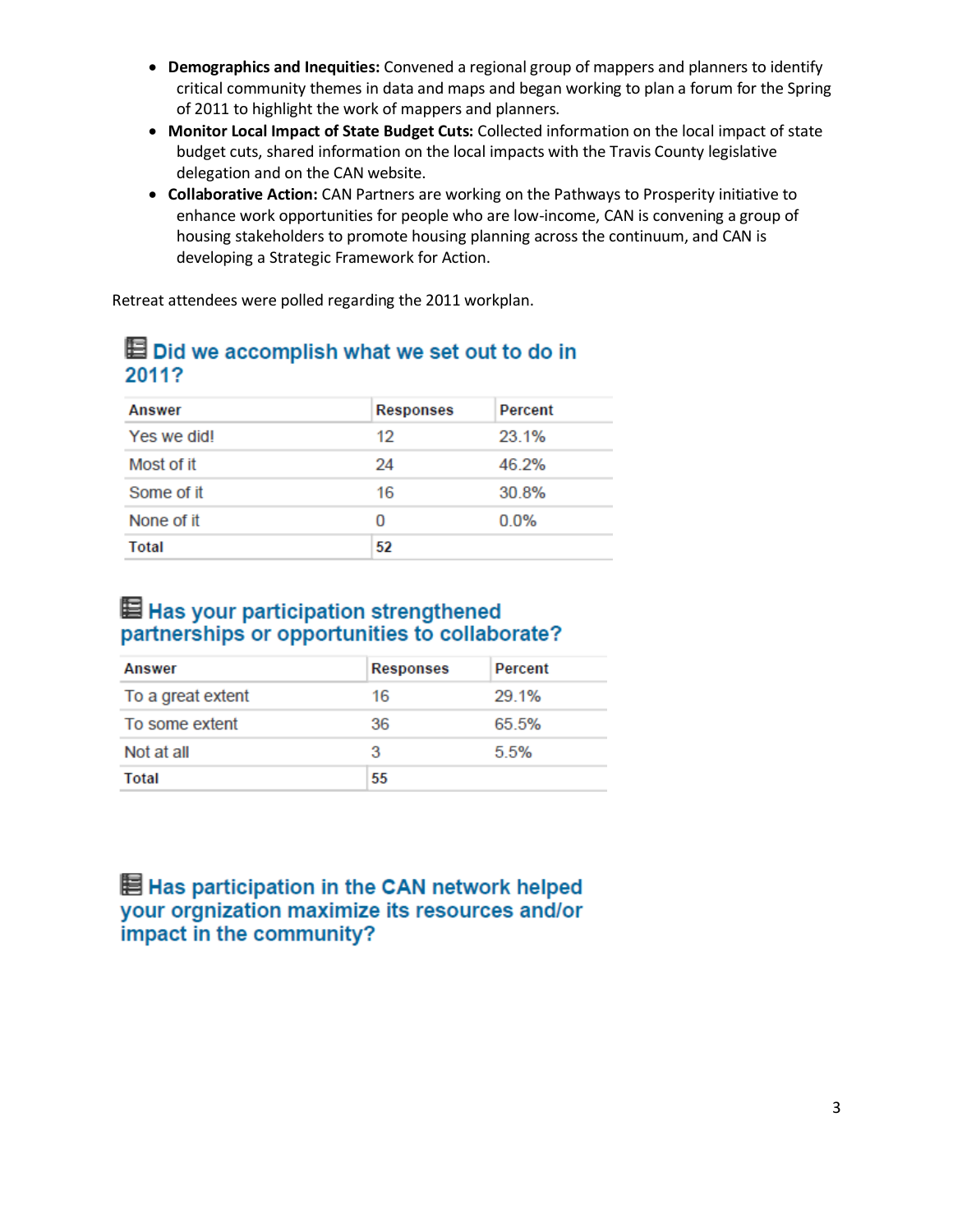| <b>Answer</b>     | <b>Responses</b> | <b>Percent</b> |
|-------------------|------------------|----------------|
| To a great extent | 5                | 10.4%          |
| To some extent    | 31               | 64.6%          |
| Not at all        | 12               | 25.0%          |
| Total             | 48               |                |

**Overview of CAN Community Council Work and Findings of Key Areas of Focus:** Jim Reed, Chair of the Community Council, presented. Reed gave an overview of forums that the Community Council held of the last year and highlighted the key areas of focus that emerged from these forums:

- Workforce and education with wrap-around supports for single parents
- Full day pre-kindergarten
- Parenting classes: on-line, mentoring and peer support
- More industry involvement in high school career programs
- Promote tobacco-free workplaces and cessation
- Connect vets and their families to resources
- Health insurance plans for individuals and small businesses
- Support creation of a local medical school
- Change development regulations for affordable housing in "all parts of town"
- Access to capital and loans for small businesses

**Strategic Framework for Action:** Mary Dodd, Assistant Director of CAN, presented. She shared the Community Dashboard indicators which have extensive drill-down information available on [www.cancommunitydashboard.org.](http://www.cancommunitydashboard.org/) The Community Dashboard process began in 2008 when community stakeholders developed a common vision. Since then, indicators were selected (2009), the first report was released (2010), and the process of setting goals and targets for indicators began (2011). In 2012, CAN will complete the process of setting goals and targets and will move on to developing the Strategic Framework which will connect plans and strategies to move the indicators in the right direction. A Strategic Framework for Action would provide a common language for how we can talk about how we can work together, helps us to see ourselves and our programs in the context of a larger framework, helps people to better understand the inter-relationships between different sectors of community life, and identifies new connections and opportunities to partner. We have a vision for our community and indicators to measure whether we are getting closer to that vision. The Strategic Framework for Action gives us a road map of strategies that can help guide our work to move these indicators in the right direction and to achieve equity and opportunity for all people in this community. Visuals of the Strategic Framework for Action can be found in the CAN Retreat presentation online here: [http://www.caction.org/councils/Board\\_Of\\_Directors/presentations/Oct2011\\_CANRetreat2011Present](http://www.caction.org/councils/Board_Of_Directors/presentations/Oct2011_CANRetreat2011Presentation.pdf) [ation.pdf.](http://www.caction.org/councils/Board_Of_Directors/presentations/Oct2011_CANRetreat2011Presentation.pdf)

Retreat attendees were asked to identify 3-5 strategies that their organizations invest time, money or people power in doing and to place them within the Strategic Framework for Action. Following are the results of this activity.

#### **We Achieve Our Full Potential**

**Early Care & Parent Education:**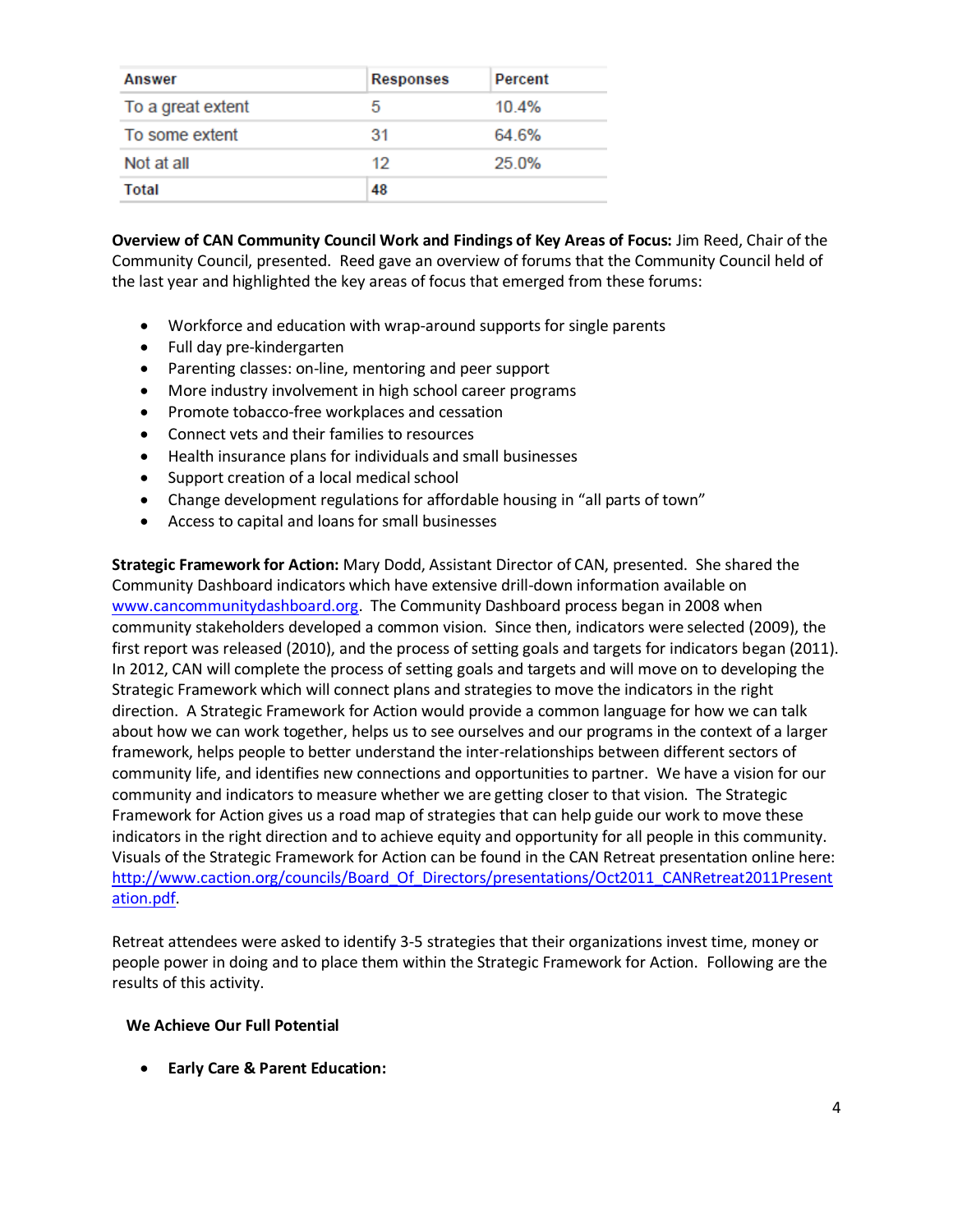- **Post-partum depression support; Improved online parenting supports; Parenting classes;** Promote social-emotional development during the birth to age three period – ready to learn! (Any Baby Can)
- Central Texas Guide to School Readiness: Multi-domain measure of student readiness for kindergarten, Instructional practices for pre-k teachers to achieve readiness (both in partnership with 15 school districts, Success by 6, and Region 13). ( $E^3$  Alliance)
- Closing educational gaps: developmental education policy, college savings policy (Center for Public Policy Priorities)
- Early childhood education/training/care; coordination with other resources
- Support English language learners; Childcare and work supports; Early care and parent education (Travis County)
- **•** Offering/funding early childhood development training to child care providers
- **EXECOMMUNITY Education and resource forums**
- Early childhood development (intervention) for kids in families with developmental delays (ATCIC)
- Early care and parent education (AISD); Parent education (AISD Afterschool)
- **Early care and parent education**
- **Parent education (Underage Drinking Prevention Program)**
- Parent Literacy Initiative (Literacy Coalition of Central Texas though joint subcommittee)
- **Provide parenting support and training to parents of kids 0-8 (Easter Seals)**

#### **Closing the Gaps in Academic Success:**

- Monitoring key performance indicators to track student progress toward goals; Strategic plan monitoring tool; New systems to identify at-risk students and track response to interventions; Full day pre-k funding; Whole Child, Every Child (emphasis on SEL); Joint subcommittee with City of Austin and Travis County (AISD), Academic enrichment and support (AISD Afterschool)
- English language learner collaborative to share best practices for addressing the needs of ELLs (partnership with 12 school districts, 3 IHEs, and Greater Austin Hispanic Chamber of Commerce); Raise Up Texas: Demonstration project to transform teaching and learning in eight middle schools (partnership with six school districts, Region 13, Meadows Center, KU-CRL). (E<sup>3</sup> Alliance)
- **EXP** Career exploration and exposure opportunities such as job shadowing and summer youth employment; Family literacy that greatly enhances parent understanding of their role in supporting their child's education. (Communities in Schools)
- **Refugee youth summer camp (iACT)**
- **FIC FOSTERING COLLEGE SUCCESS OF Students representing diverse populations**
- **EXP** Create work/learning opportunities for students to support relevance and economic needs (City/County/AISD)
- **Increasing representation of diverse populations in K-12 pipeline and increasing pre-college** readiness; Engaging adults learners (non-traditional students) in college. (UT Austin – DDCE)
- **EXP** College and workforce training programs with supports for non-traditional adult students
- Adult basic education: English, literacy, college readiness
- Bring an understanding of place/location to each of the four areas (develop potential, basic needs, health, safety) for children and families (Children's Optimal Health)
- **IMPROVING PROGRAM** THE IMPORTAGING A grad out-of-school time programs/academic support and enrichment (Central Texas Afterschool Network)
- **STEM mentoring at Dobie and Martin middle schools (Greater Austin Hispanic Chamber of** Commerce Foundation)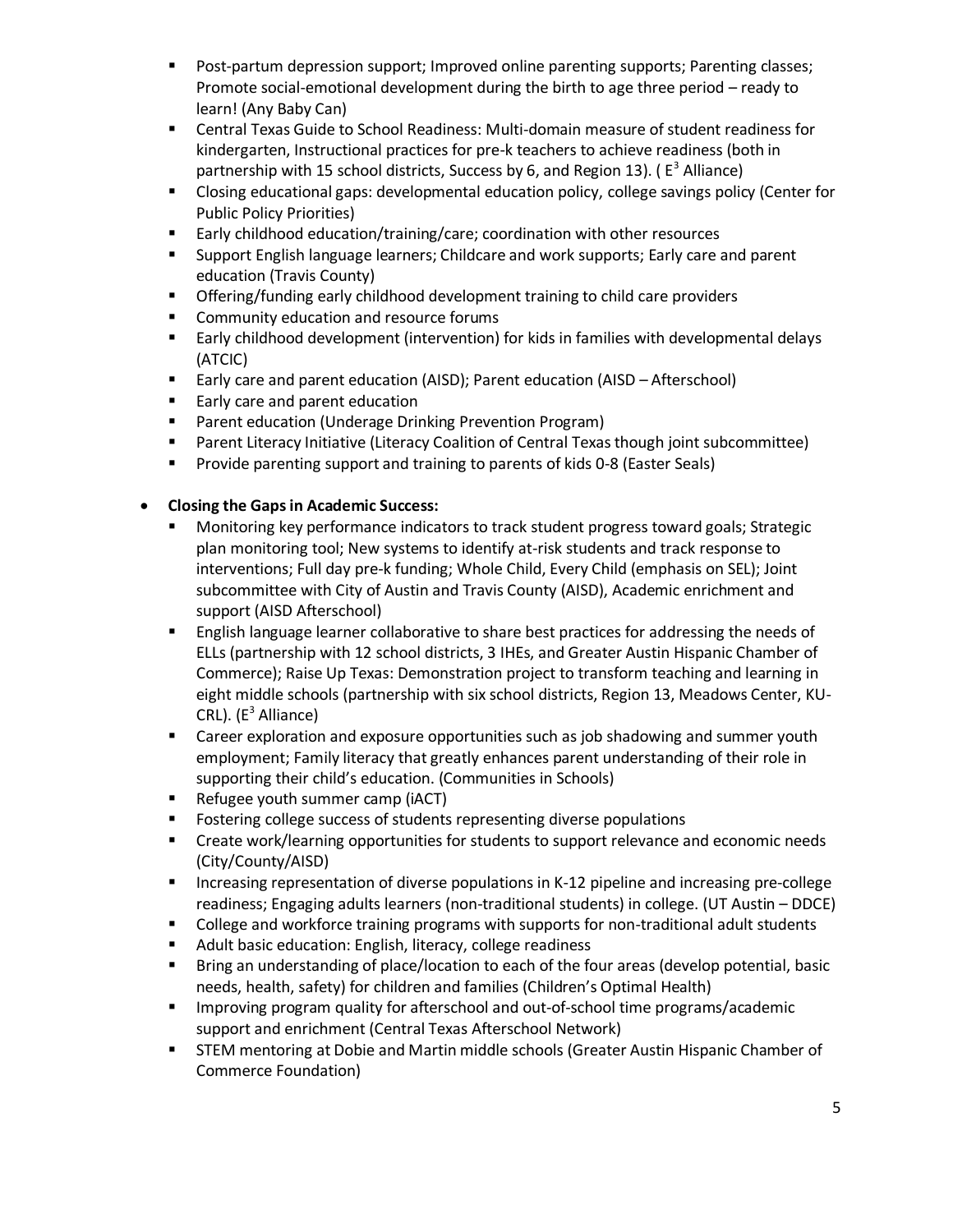- **Middle to high school transition camps**
- Successful transitions from middle school to high school (Underage Drinking Prevention Program)
- **•** Organizing groups to improve indicators (Ready by 21)

#### **Workforce & Economic Development:**

- Workforce and economic development; Expand opportunities for workforce/career training (in partnership with Workforce Solutions and others); Child abuse prevention and redaction to help kids be healthy and safe and do well in school; Reduction in students mobility to increase educational performance; System of care support to families to increase educational performance. (Travis County Health and Human Services)
- **Adult literacy; College and career readiness (AISD Afterschool)**
- Student-Business Linkages: Effort to align internships/job shadowing/work opportunities with student needs at area high schools and colleges (in partnership with AHRMA) ( $E^3$ ) Alliance)
- Promoting local and small business development and jobs with living wages (City of Austin)
- **Developing a "work readiness" certification program**
- Convening region's workforce entities in Pathway to Prosperity; Working to put together a workforce summit in 2012. (Workforce Solutions)
- **Workforce training/education**
- Workforce and economic development (small business, women-owned that hires employees) (Harutunian Eng. Inc.)
- **Provide jobs to persons with criminal histories (Easter Seals of Central Texas)**
- Workforce development; Fund small business development and small business loan programs (Neighborhood Housing and Community Development)
- **Workforce and economic development (CAPCOG)**
- Partners with other entities to offer dropout prevention and workforce development programs for HACA families (Housing Authority of the City of Austin)

#### **Our Basic Needs are Met**

- **Help for Those in Crisis and Those Requiring Long-Term Support:** 
	- Emergency and long-term services including food, rent, mortgage assistance, utilities, social services planning, and case management; Help those in crisis (Travis County HHS)
	- **Connect people to resources; Crisis support**
	- Adult CRCG connect at risk adults to resources
	- **Provide emergency assistance; Draw down additional dollars to address needs**
	- Recovery oriented system of care (move from an acute care model to a chronic care model for service delivery)
	- **Provide money management services and serve as representative payee for seniors,** chronically homeless, adults with disabilities to manage SSI/VA benefits to meet basic needs and stabilize housing; Providing in-home care services and respite (help with bathing, dressing, meal prep) on sliding fee scale to seniors and family caregivers (Family Eldercare)
	- Services for sexual assault/domestic violence victims/child abuse victims (SafePlace)
	- Crisis mobile outreach team for mental illness response (ATCIC)
	- Justice Reinvestment Initiative Phase 2: Permanent support services for 50 units for frequent users of the criminal justice systems (Community Justice Council)
	- **New family house (Austin Recovery)**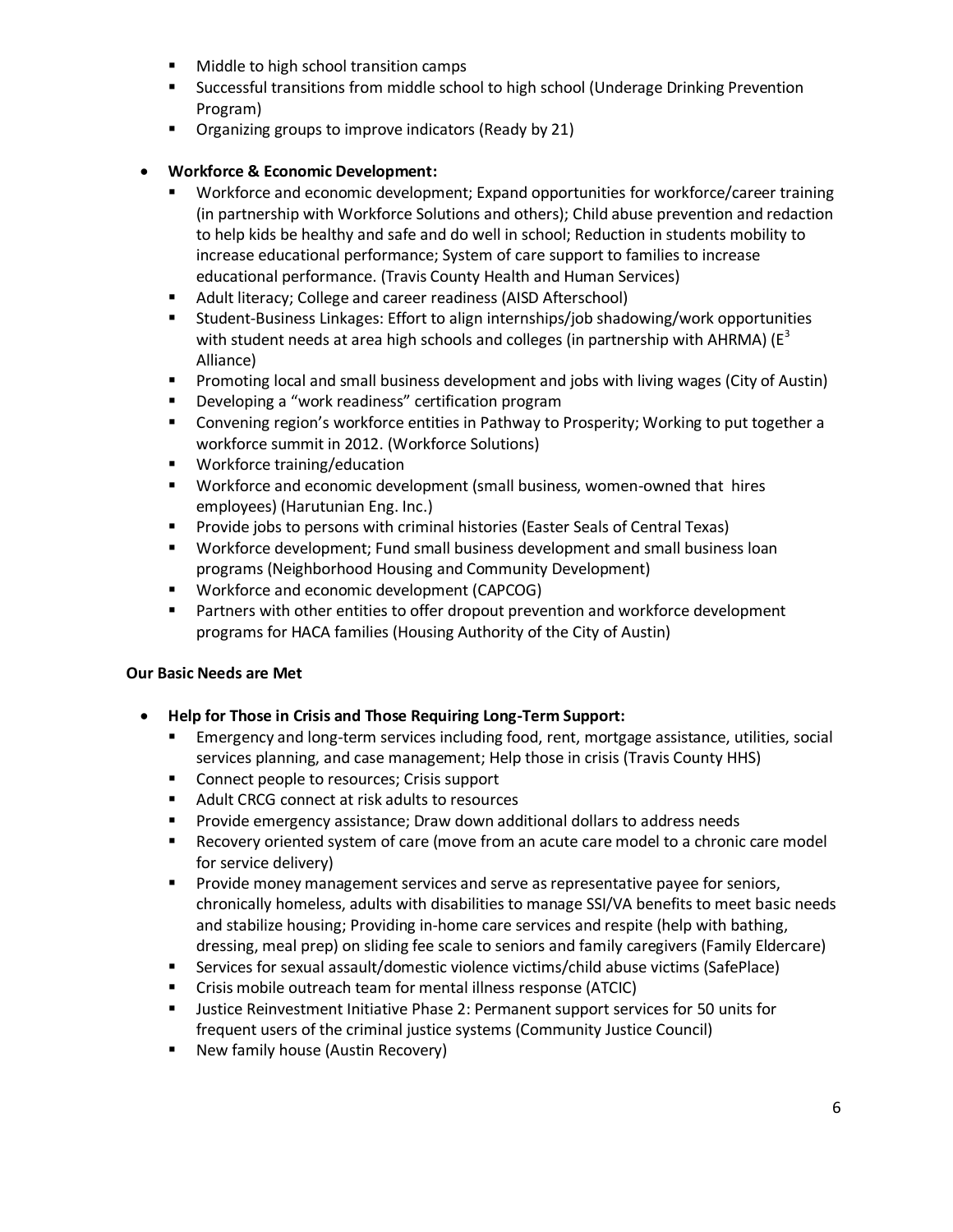- Pregnant women, families with young children (infants/toddlers), families with children who have special health care needs; Intensive long-term case management (Any Baby Can)
- Outreach and enrollment assistance with applications for SNAP, Medicaid; Long-term services complete to verify services received. (Catholic Charities)
- Basic needs new contracted wraparound collaborations; Basic services, transition out of poverty, problem prevention, etc. (City of Austin HHSD)

#### **Connect People to Resources:**

- Connect people to resources; Expand services to meet need of growing low-income population (Travis County)
- Advocating on behalf of health and human service providers
- **EXECT** Services for vulnerable populations; Reduce recidivism
- Connecting the Dots (with City of Austin and Travis County) (Austin ISD)
- State-level policy work on TANF, food stamps, health care
- Access to recovery support resources (doorways/portals)
- **Adult CRCG (Behavioral Health Planning Partnership)**
- **Admissions call center (Austin Recovery)**
- Connect people to resources (CAPCOG)
- Access to existing resources (improved); Phone numbers; Volunteers; Food, clothes, shelter
- Looking at customer assistance program for ways to capture greater number of eligible pool to receive assistance with water and utility bills (exploring ways to find that increased support) (City of Austin)
- **Collecting better data on clients; Basic needs; Connecting with programs that provide** services to help with referrals (HMIS)
- **Education on health related community resources**
- **•** Online access to health related resources
- Provide affordable housing via ownership and rental to low-income families with persons with disabilities
- Launched veterans housing task group; 100Homes Campaign through lining up supply and moving people to housing (ECHO Housing Work Group)
- **Recovery public policy**
- Connect people to resources (SNAP, nutrition education) (Capital Area Food Bank)
- **Provide case management to families who have members with disabilities to connect to** resources (Easter Seals)
- **Underage drinking prevention**

#### **Affordable housing linked to work, schools, and transit:**

- **Incrementally adding supportive housing units to the community inventory**
- **Preventing homelessness connecting households to more affordable housing**
- **Permanent supportive housing (ECHO)**
- Continuum of affordable housing (prevention/rental assistance, shelters, transitional, permanent supportive housing) (ECHO)
- Maintain low-income housing portfolio for extremely and very low-income families (HACA)
- **Provide affordable housing to low-income seniors at Lyons Gardens (Family Eldercare)**
- Repair homes of senior citizens via hands on housing (iACT)
- **EXECT** Land development for sustainable including affordable neighborhoods thriving and schools; Fund affordable housing in transit oriented development; Educate, promote and fund affordable housing in "high opportunity areas" and promote geographic dispersion of affordable housing; Advocating for and trying to make successful density bonus program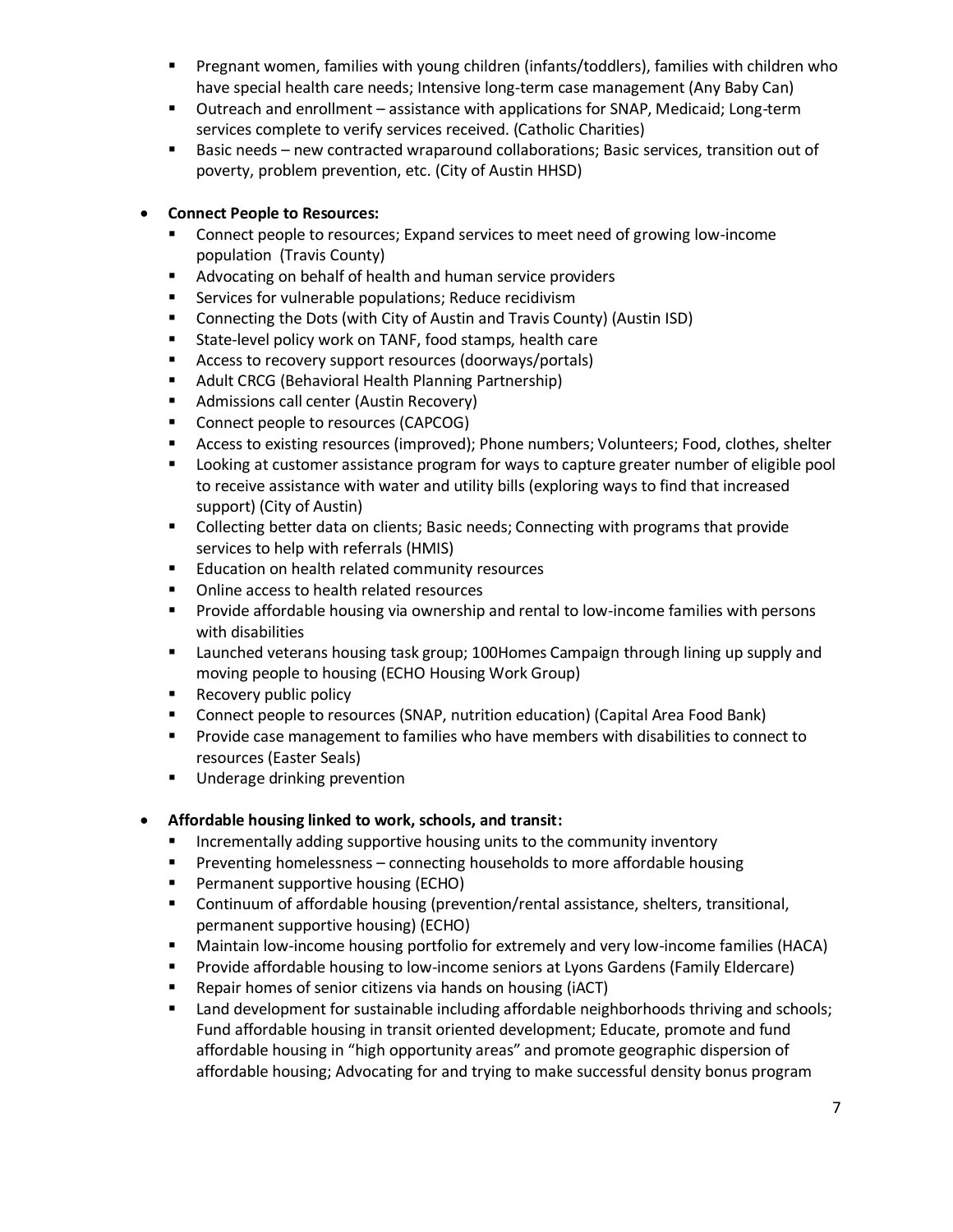that would generate funds for affordable housing; Comprehensive plan guides how money in city spent/where spent to influence transit/housing/job locations (City of Austin)

- **Transportation to jobs, schools, doctors, etc.**
- Building affordable, transit oriented housing in central Austin (DMA Development Company, LLC)
- **Funds services for homeless and individuals who have AIDS/HIV through ESG and HOPWA;** Housing/homelessness (affordability, repair, preservation, plan for complete communities (City of Austin NHCD)

#### **We are Healthy**

- **Access to clinical care and prevention services:** 
	- Easily accessed, free, immediate behavioral health supports at school (Communities in Schools)
	- Implementation of National Health Reform (Center for Public Policy Priorities)
	- **UPIER Veterans intervention project**
	- Creating innovative designs and methodologies to divert and make accessible peoplecentered and coordinated health care and health and wellness tools; Creation of a four-year academic health center and renovation of UMC at Brackenridge
	- Service coordination/counseling; Case management for families of children with special health care needs (Any Baby Can)
	- **Integration of behavioral health into the community care clinics (ATCIC)**
	- Health access education and connection to those
	- Central Health has increased access to our local health plan and increased access to primary care (Central Health)
	- Small business (woman-owned) and provide health insurance therefore provide access to clinical and prevention services (Harutunian Eng. Inc.)
	- Work through ICC to improve clinical prevention services/CTG grant (Austin Travis County HHSD)
	- **Provide physical, occupational, speech therapy and audiology to children and adults only** sliding fee scale provider in Central Texas (Easter Seals)
	- **Connect people with basic needs / social service needs to resources**
	- **Underage drinking prevention**
	- **Promoting health information exchange**

#### **Promote Healthy Behaviors:**

- **Bring understanding of place for children and families (Children's Optimal Health)**
- **Public health monitoring and improvement (City of Austin)**
- Healthy and safe community environment; Promote healthy behaviors; Clinical care and prevention services
- **EXECT ADDET FOR THE INTER THE VERGIVE THE VERGIVE THAT IS EXECT** FOR PREVENTION **F** Leadership grevention work (Communities in Schools)
- **Promote safe communities (CAPCOG)**
- **Dutreach/education (Austin Recovery)**
- **E** Leader dialogue series and white paper (Central Health)
- Community health assessment; Community health initiative (City of Austin HHSD)
- Anti-smoking, teen pregnancy, sex education, teen dating (Austin ISD)
- **Provide training on chronic disease self-management, diabetes management, and** medication screening for seniors and adults with disabilities (Family Eldercare)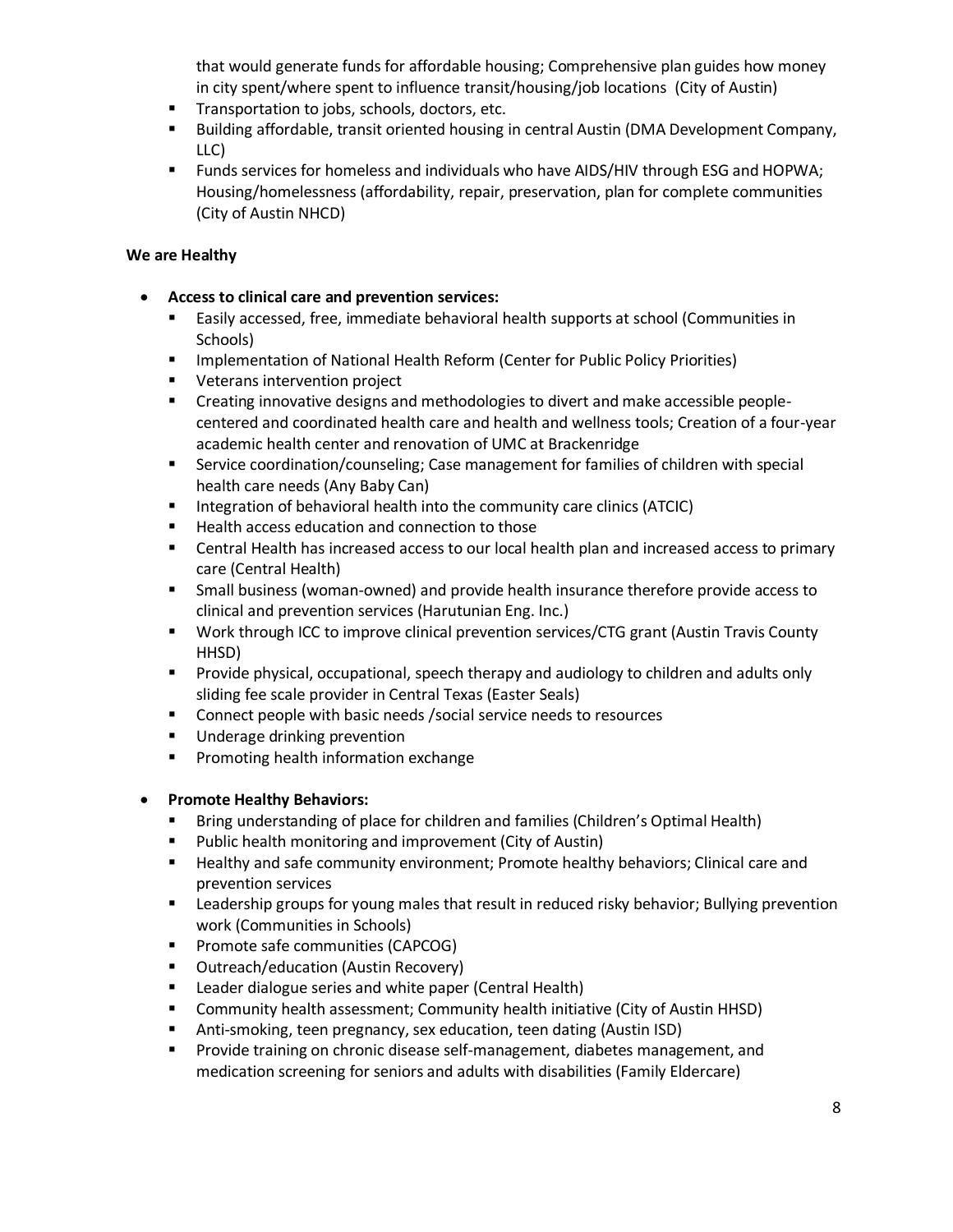- **Fund public services through health and human services dept.; Child care; Senior services;** Dental assistance (City of Austin NHCD)
- **Health and fitness (Austin ISD Afterschool)**
- **Integration (Underage Drinking Prevention Program)**
- **Connect groups working on different issues to leverage each other's work (Ready by 21)**
- **Prevention of sexual violence dating and domestic violence; Promote health relationships;** Policy development; Social change (SafePlace)
- **Assist with referrals to health insurance through Medicaid, map, or whatever services are** available in the county and then follow-up on all Medicaid applications (Catholic Charities)
- Enrollment in public assistance programs (SNAP, Medicaid, WIC, etc.); Access to healthier food for all citizens (Capital Area Food Bank)

#### **Healthy and Safe Community Environment:**

- **Remove barriers to access recovery through public policy**
- Hands on Housing; Housing safety and repair (iACT)
- **Healthy and safe environment (Travis County)**
- **F** Small business (woman-owned) and engineering firm therefore adhere to safe working environment standards (Harutunian Eng. Inc.)
- **Underage drinking prevention**
- **Codes affect community design that affects people's health (City of Austin Planning Dept.)**
- **Promoting community health through health information exchange; Providing information** on community health through health analytics (Integrated Care Collaboration)
- **Benefit Bank (Central Health)**
- **EXECONNET CONNECTING PARTMS AND FAMILY CONNECTIVE SHOW FIGURE** Connecting parents and families
- Community health assessment; community health improvement plan (with Austin Travis County HHS and Central Health) (Travis County HHS)
- Promote tobacco-free environments; Implement obesity strategic plan; CTG Grant (Austin Travis County HHSD)
- **Sober recovery oriented systems of care living resources**
- **Smoking cessation initiative (ATCIC)**
- **Safe haven for youth (Austin ISD Afterschool)**
- **Healthy and safe environment (CAPCOG)**
- **Health and hot sauce/salud y salsa lunch series (Greater Austin Hispanic Chamber of** Commerce Foundation)
- **Participate in Community Health Assessment and Community Health Improvement Plan**
- **Increase access to services (strategic plan focus on access/waitlist, through grant from St.** David's Foundation); Counseling services to cosumers that would otherwise be "wait-listed" (ATCIC)
- Streamline eligibility, document sharing, health providers (Central Health)
- Recovery oriented system of care for substance use and mental health; Evidence based practice (research driven programming) in service delivery in criminal justice system
- **Providing health services to below 200% federal poverty level Travis County uninsured** residents

#### **We are Safe, Just, and Engaged**

- **Promote safe communities:** 
	- **Veterans intervention project**
	- Psychiatric services in the Del Valle jail (ATCIC)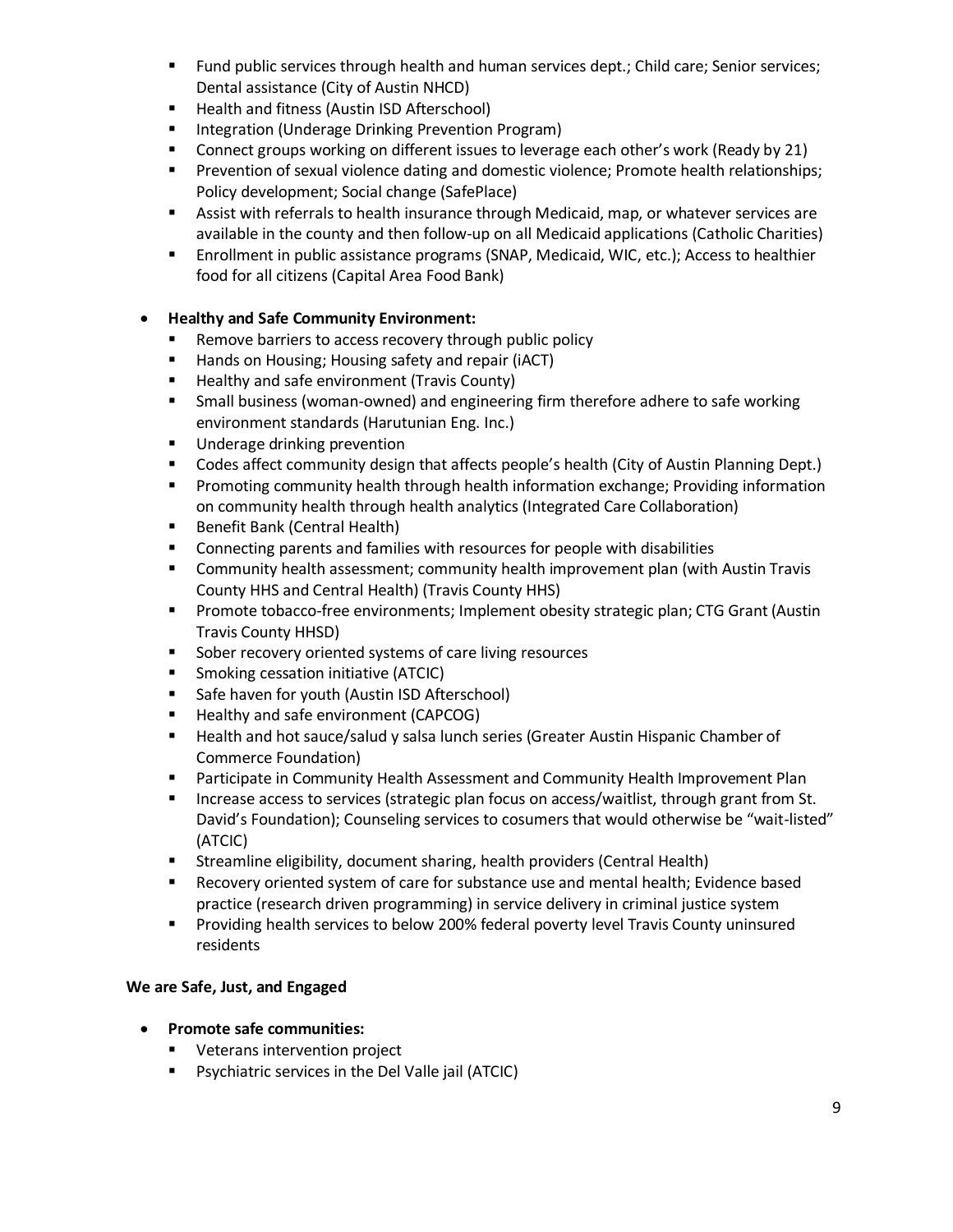- **Recovery resources/recovery oriented systems of care**
- Makes it a priority to find/conduct research on healthy families; Find services for perpatrators
- City of Austin building and standards commission member; Promoting safe communities (Stacy Kaplowitz)
- **Domestic violence and sexual assault, counseling, advocacy; Collaboration with law** enforcement (SafePlace)
- **Promote safe community (Travis County)**
- **Underage drinking prevention**
- **Promote safe communities (Austin ISD)**
- Create a safe place for youth to participate during afterschool hours (Central Texas Afterschool Network)

#### **Embrace Diversity:**

- Hate Crimes Task Force Promoting safety, embracing diversity, engage/empower people (Community Justice Council)
- **Diversity Committee (Austin Recovery)**
- Encourage interfaith engagement; Help newly arrived refugees resettle (iACT)
- Recovery Oriented Systems of Care Recovery resources access for all
- **Promote safe community; Engage and empower**
- Small business (woman-owned) and equal opportunity employer therefore embrace diversity (Harutunian Eng. Inc.)
- Engaging historically marginalized communities in Austin (UT Austin DDCE)
- **Hate crimes task force; Breaking school rules ?? to ALC and ACES; Multi-cultural outreach**
- **Promote policy, systems, and environmental change through human services partners to** improve health behaviors (Austin Travis County HHSD)

#### **Engage and Empower People:**

- Education and advocacy with stakeholders (housing, transportation, counseling, etc.) and general community to address stigma and discriminaton
- Educate newly arrived refugees; Help religious minorities integrate (iACT)
- **Hispanic Austin Leadership (Greater Austin Hispanic Chamber of Commerce Foundation)**
- Small business (woman-owned) and give time off paid for jury duty and civil service (Harutunian Eng. Inc.)
- **Comprehensive plan, neighborhood plans, small area and corridor plans need involvement** by many people to be effective (City of Austin Planning Dept.)
- **EMPOWERS EMPLOYERS TO COMMIT THE THE THE THE EMPLOYER FIG.** Empowers employees to commit the time needed to work on initiatives
- Connecting resources with organizations in need (advising foundations and government entities)

**Small Group Debrief:** Tommy Darwin, facilitator, asked attendees to share how the strategic framework might be useful to them. Following are responses recorded in the discussion.

- Provides a snapshot as to who is doing what in the community helps insure that gaps are being filled by agencies best poised to do so
- Helps to make opportunities for collaboration clear
- Demonstrates the interrelatedness of community issues
- Starting point for conversations
- In making clear what agencies are doing, innovation can be inspired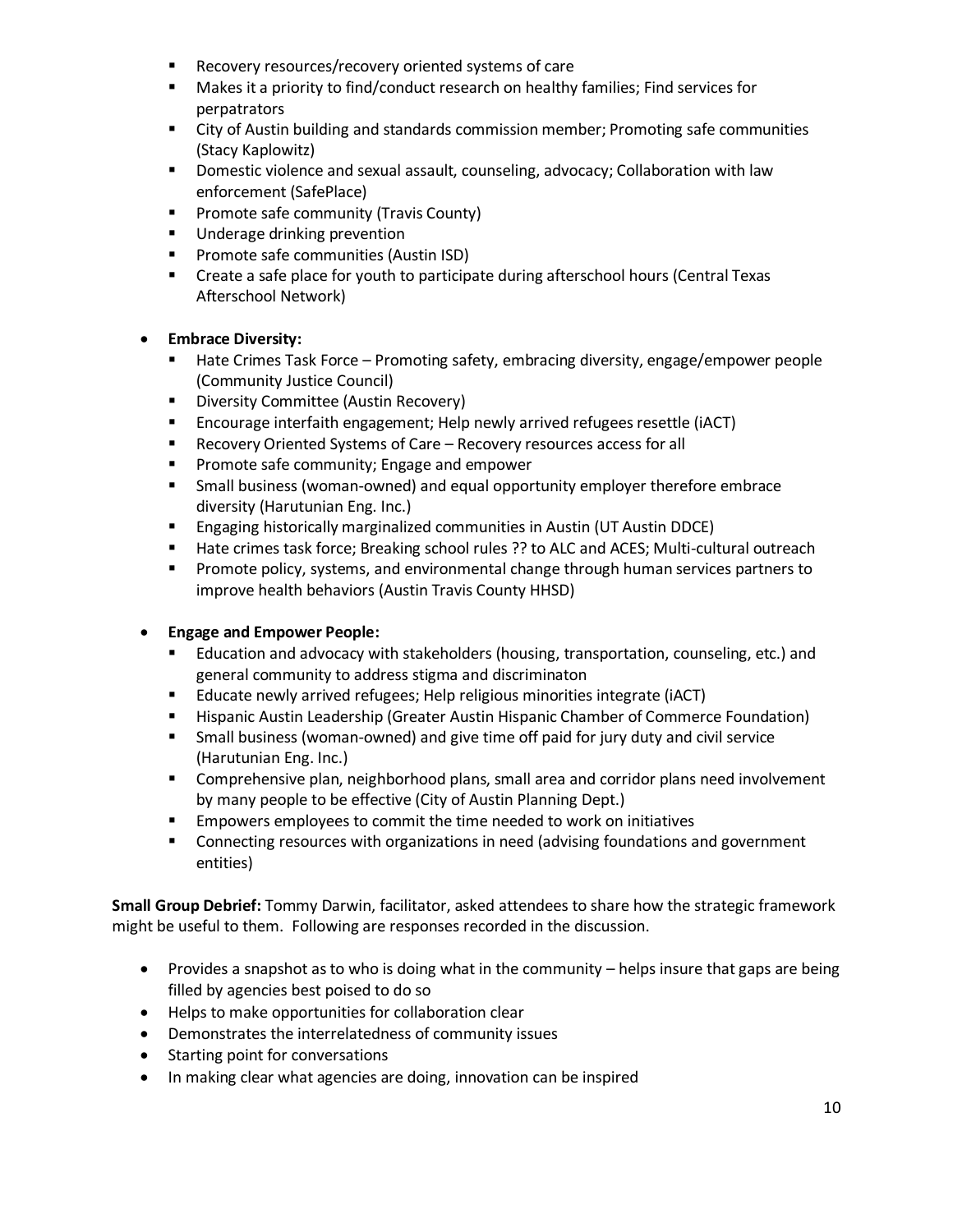- Promotes relationships and learning from one another
- Simply points to priorities as an natural impetus for conversation
- Although simple, still is specific enough to guide a concrete conversation
- Can help to identify where to make systems more efficient/avoid duplication of services
- Could inspire conversations about building revenue to better serve the community
- Identifies some areas where obvious gaps still do exist despite best efforts
- Communication tool to help explain how community organizations work together
- Identifies areas (such as safe, just, and engaged) that may need to be elevated as issues in community conversations
- Areas of the strategic framework may be more of guiding principles that should be considered more broadly in the work of each community partner
- Framework points to need for continuing conversation about barriers to services
- Could the framework help people shift from saying that they collaborate to actually collaborating in an effective manner?

Tommy Darwin, facilitator, then asked retreat attendees to share what they think does not fit into the strategic framework.

- Land use and transportation
- Water infrastructure
- Perhaps complete communities and linkages of neighborhoods to jobs, etc. language could be clarified
- Concept of college readiness, college success, post-secondary training, etc.
- Infrastructure, especially in regard to underdeveloped areas of the community

**Review Proposed CAN Work Plan for 2012:** Alan Miller, Chair-Elect of the CAN Board, presented on the proposed work plan. Proposed initiatives include:

- Community Dashboard
- Connect Families to Resources
- Demographics and Inequities
- **•** Inform Collaborative Action
- Monitor Local Impact and Response to Budget Cuts

More information about each of the proposed initiatives can be found online here: http://www.caction.org/councils/Board Of Directors/presentations/Oct2011 CANRetreat2011Present [ation.pdf.](http://www.caction.org/councils/Board_Of_Directors/presentations/Oct2011_CANRetreat2011Presentation.pdf)

**Feedback:** Tommy Darwin, facilitator, polled retreat attendees about the proposed work plan.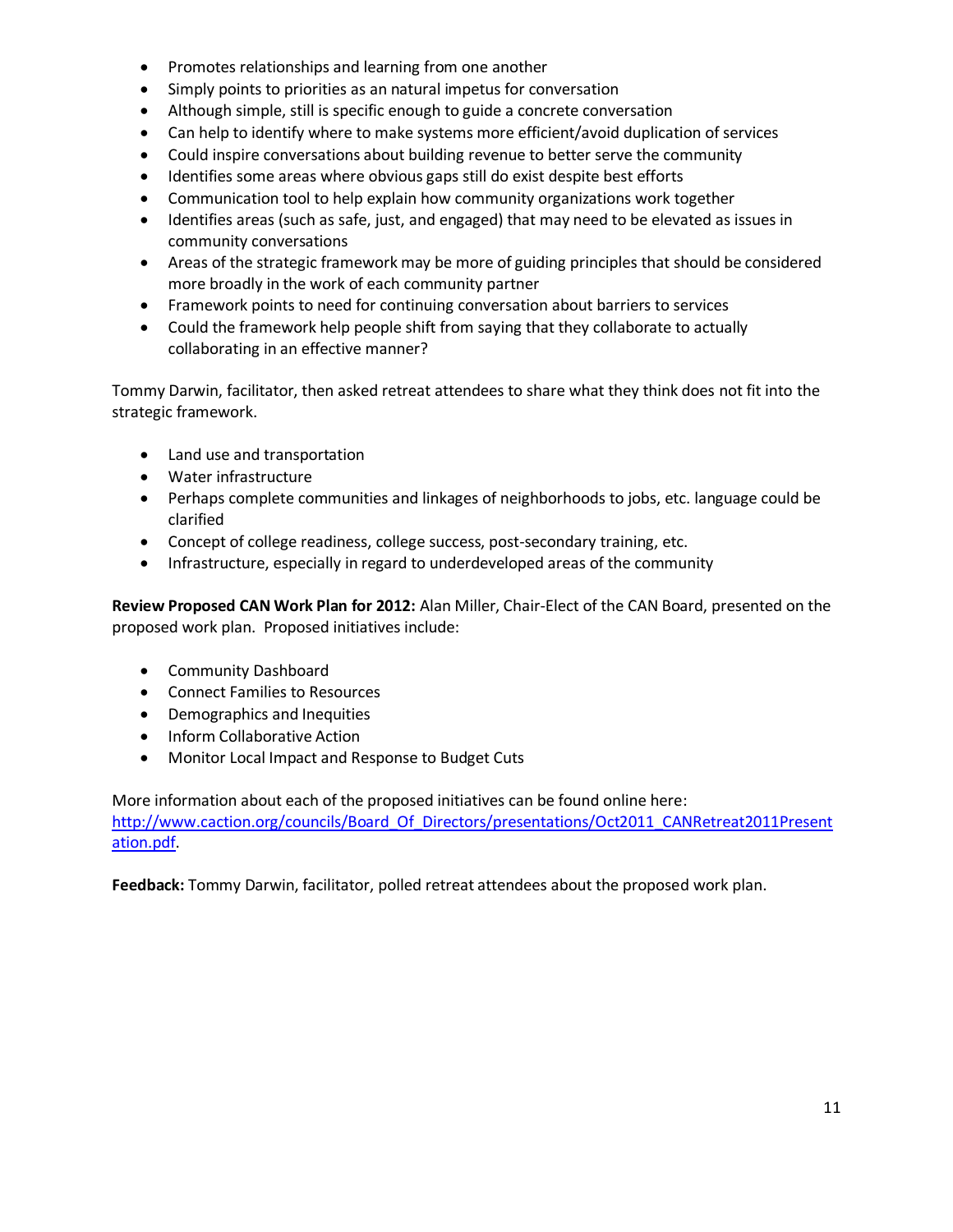### ■ Which of these initiatives are you most excited to see in the Work Plan?

| <b>Answer</b>                               | <b>Responses</b> | Percent |
|---------------------------------------------|------------------|---------|
| <b>Community Dashboard</b>                  | 8                | 18.2%   |
| <b>Connect People to Resources</b>          | 5                | 11.4%   |
| <b>Collaborative Action</b>                 | 15               | 34 1%   |
| Inequities and Demographic<br><b>Trends</b> | 7                | 15.9%   |
| <b>Public Policy Cuts/Response</b>          | 9                | 20.5%   |
| Total                                       | 44               |         |

### 图 To what extent do you support moving forward with the proposed Work Plan?

| <b>Answer</b>     | <b>Responses</b> | Percent |
|-------------------|------------------|---------|
| To a great extent | 37               | 86.0%   |
| To some extent    | 6                | 14.0%   |
| Not at all        |                  | $0.0\%$ |
| <b>Total</b>      | 43               |         |

Retreat attendees gave more detailed feedback about the proposed workplan:

- Consider expanding to other ISD's in Travis County, esp Manor ISD and Del Valle ISD and Pflugerville ISD
- Where does the work of the IAG's tie in to the Work Plan?
- Do we plan to inventory everything that is going on within each of the four areas?
- Use SFA to map where funders (public and private) are funding and where they are not. Also see where services are available geographically
- Look at federal, state and local funding and where it is focused
- How will we engage the private sector in this?
- Private sector is impacted because their employees and customers live within this framework
- Get the message out to the community
- Engage those who are served in the conversation listen to them.
- Using community voice to "reality check" the system and identify components of the system that may not be working for the end user
- Reach out to engage the community at large in a conversation about our civic infrastructure
- Consider the value, evaluate ourselves and our impact
- Attack one problem, engaging consumers and providers, and have a success to share.
- Support for moving "we are safe, just and engaged" to the top of the list
- Overarching guiding principles responding to diversity, outcome evaluation, civic conversation – might be examples
- IAGs also convene, connect and inform
- Community of Action Networks